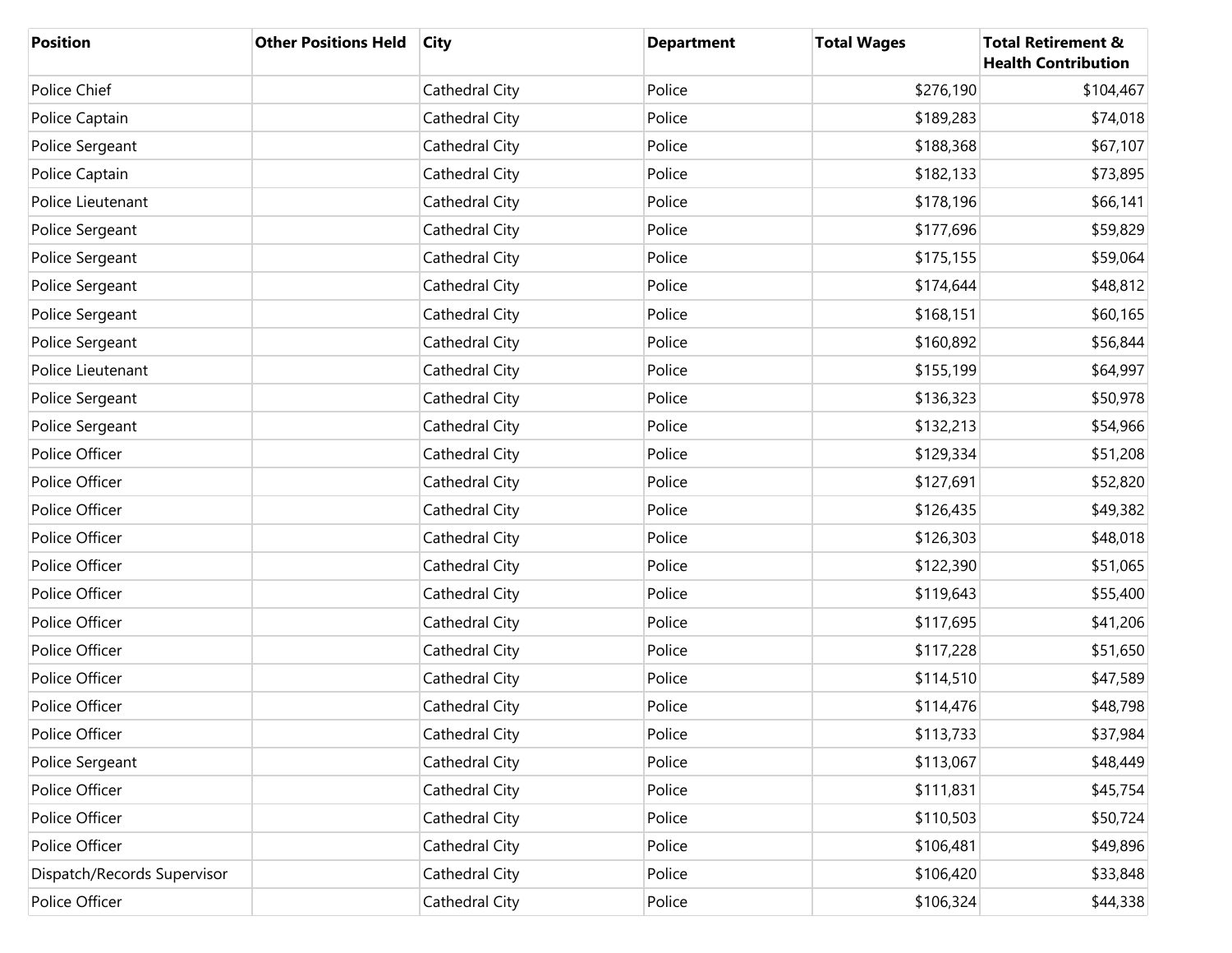| Police Officer                              | Cathedral City | Police | \$104,781 | \$37,154 |
|---------------------------------------------|----------------|--------|-----------|----------|
| Police Officer                              | Cathedral City | Police | \$104,612 | \$45,509 |
| Police Officer                              | Cathedral City | Police | \$102,799 | \$51,183 |
| Police Officer                              | Cathedral City | Police | \$100,911 | \$47,788 |
| Police Officer                              | Cathedral City | Police | \$98,785  | \$47,352 |
| Management Analyst                          | Cathedral City | Police | \$98,564  | \$23,315 |
| Public Safety Dispatcher II                 | Cathedral City | Police | \$94,786  | \$26,125 |
| Police Officer                              | Cathedral City | Police | \$93,198  | \$46,772 |
| Police Officer                              | Cathedral City | Police | \$90,572  | \$46,362 |
| Administrative Office<br>Coordinator-Police | Cathedral City | Police | \$89,899  | \$28,760 |
| Police Officer                              | Cathedral City | Police | \$89,810  | \$44,709 |
| Dispatch/Records Supervisor                 | Cathedral City | Police | \$87,861  | \$12,788 |
| Police Officer                              | Cathedral City | Police | \$87,760  | \$44,386 |
| Police Officer                              | Cathedral City | Police | \$86,758  | \$44,010 |
| Police Officer                              | Cathedral City | Police | \$84,848  | \$38,578 |
| Police Officer                              | Cathedral City | Police | \$84,573  | \$46,344 |
| Public Safety Dispatcher II                 | Cathedral City | Police | \$83,203  | \$29,674 |
| Public Safety Dispatcher II                 | Cathedral City | Police | \$82,926  | \$18,258 |
| Public Safety Dispatcher II                 | Cathedral City | Police | \$82,658  | \$27,984 |
| Property & Evidence Technician              | Cathedral City | Police | \$82,400  | \$18,103 |
| Civilian Administrative Training<br>Officer | Cathedral City | Police | \$79,356  | \$24,101 |
| Public Safety Dispatcher II                 | Cathedral City | Police | \$79,268  | \$19,130 |
| Police Officer                              | Cathedral City | Police | \$75,723  | \$41,623 |
| Public Safety Dispatcher II                 | Cathedral City | Police | \$75,721  | \$18,761 |
| Public Safety Dispatcher II                 | Cathedral City | Police | \$74,840  | \$30,134 |
| Public Safety Dispatcher II                 | Cathedral City | Police | \$73,787  | \$29,561 |
| Office Assistant II                         | Cathedral City | Police | \$72,465  | \$28,768 |
| Public Safety Dispatcher II                 | Cathedral City | Police | \$69,856  | \$29,688 |
| Public Safety Dispatcher II                 | Cathedral City | Police | \$68,235  | \$28,384 |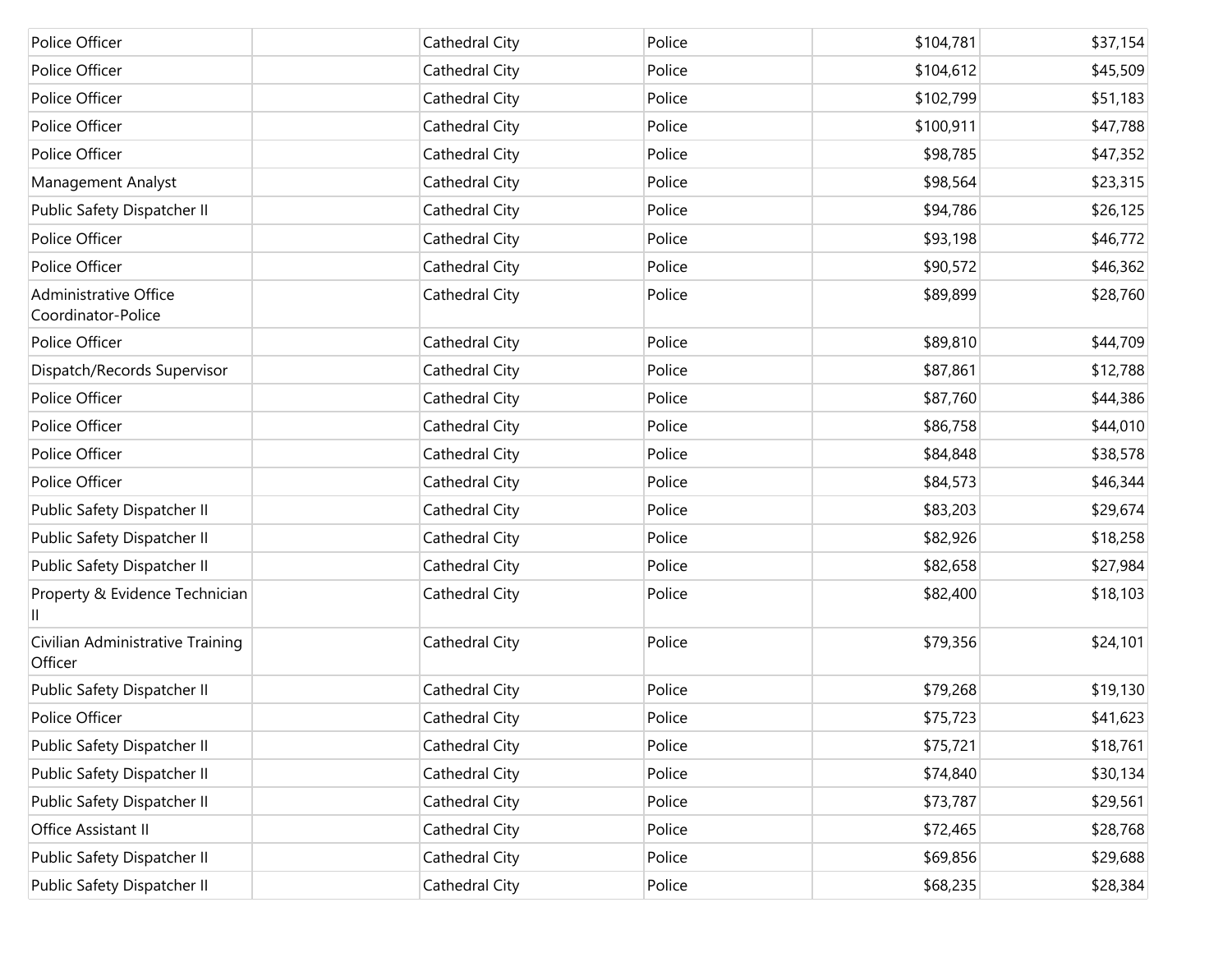| Police Officer              | Cathedral City | Police | \$67,730 | \$33,292 |
|-----------------------------|----------------|--------|----------|----------|
| Code Compliance Officer II  | Cathedral City | Police | \$65,301 | \$24,707 |
| Office Assistant II         | Cathedral City | Police | \$64,484 | \$9,192  |
| Police Officer              | Cathedral City | Police | \$64,360 | \$23,919 |
| Dispatch/Records Supervisor | Cathedral City | Police | \$64,312 | \$14,786 |
| Public Safety Dispatcher II | Cathedral City | Police | \$63,521 | \$16,204 |
| Police Officer              | Cathedral City | Police | \$62,348 | \$13,118 |
| Office Assistant II         | Cathedral City | Police | \$60,581 | \$16,813 |
| Code Compliance Officer I   | Cathedral City | Police | \$60,113 | \$27,880 |
| Administrative Assistant    | Cathedral City | Police | \$58,514 | \$8,696  |
| Code Compliance Officer I   | Cathedral City | Police | \$56,122 | \$29,015 |
| Police Officer              | Cathedral City | Police | \$53,286 | \$15,308 |
| Police Service Assistant    | Cathedral City | Police | \$46,413 | \$25,381 |
| Police Officer              | Cathedral City | Police | \$30,256 | \$22,985 |
| Police Officer              | Cathedral City | Police | \$29,395 | \$12,493 |
| Background Investigator     | Cathedral City | Police | \$21,477 | \$0      |
| Background Investigator     | Cathedral City | Police | \$21,267 | \$0      |
| Public Safety Dispatcher II | Cathedral City | Police | \$19,550 | \$0      |
| Background Investigator     | Cathedral City | Police | \$19,012 | \$0      |
| Public Safety Dispatcher II | Cathedral City | Police | \$14,635 | \$0      |
| Police Officer              | Cathedral City | Police | \$14,204 | \$7,854  |
| Office Assistant II         | Cathedral City | Police | \$8,950  | \$1,285  |
| <b>Crossing Guard</b>       | Cathedral City | Police | \$3,528  | \$0      |
| <b>Crossing Guard</b>       | Cathedral City | Police | \$3,312  | \$0      |
| <b>Crossing Guard</b>       | Cathedral City | Police | \$2,764  | \$0      |
| <b>Crossing Guard</b>       | Cathedral City | Police | \$2,468  | \$0      |
| <b>Crossing Guard</b>       | Cathedral City | Police | \$2,453  | \$0      |
| Public Safety Dispatcher    | Cathedral City | Police | \$870    | \$0      |
| Public Safety Dispatcher II | Cathedral City | Police | \$822    | \$0      |
| <b>Crossing Guard</b>       | Cathedral City | Police | \$691    | \$103    |
| <b>Crossing Guard</b>       | Cathedral City | Police | \$307    | \$0      |
| <b>Crossing Guard</b>       | Cathedral City | Police | \$241    | \$0      |